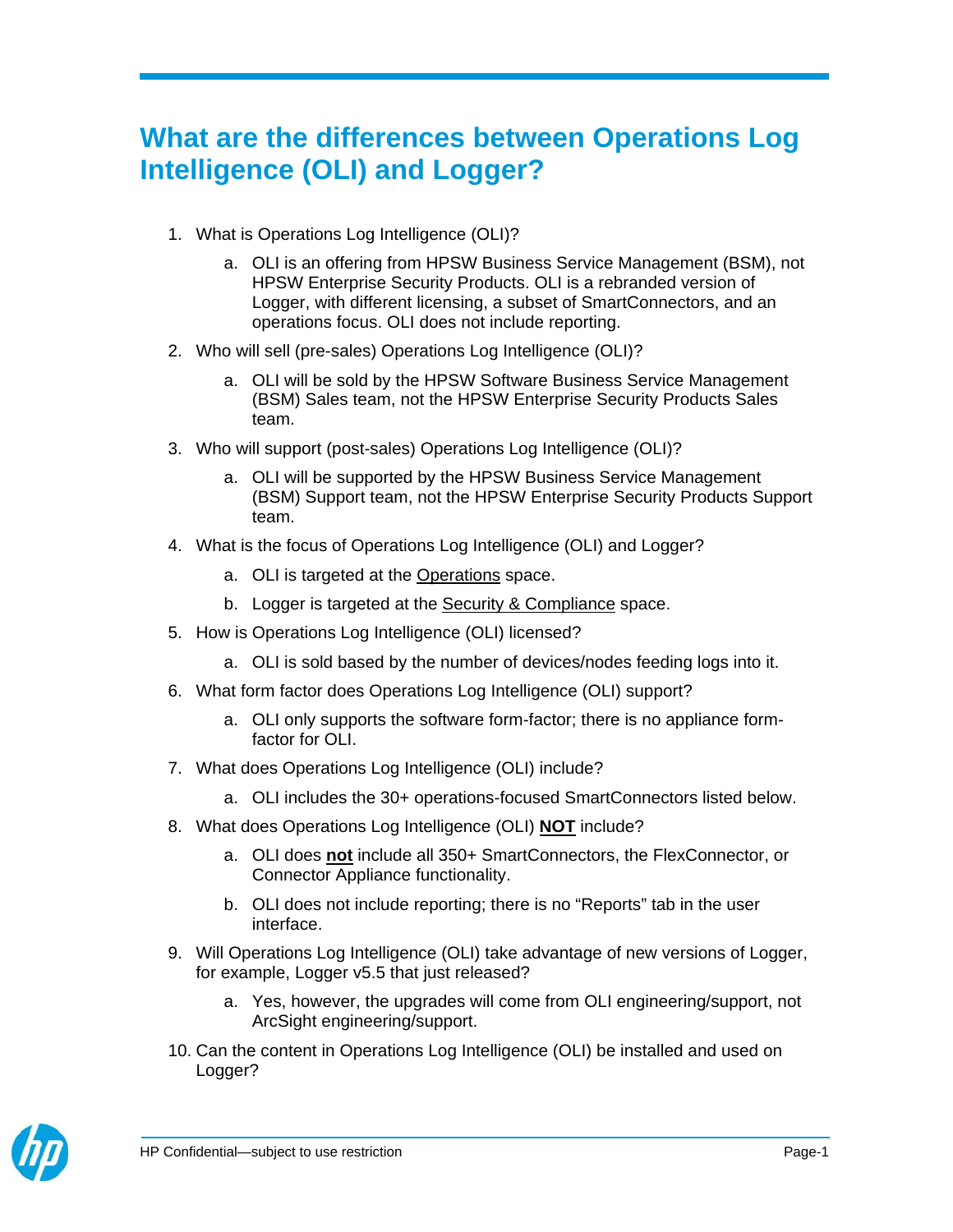- a. The OLI team doesn't anticipate customers purchasing both OLI and Logger. If a customer already has Logger, they won't need to purchase OLI, and vice-versa.
- 11. What integration is there between Operations Log Intelligence (OLI) and Logger/Express/ESM?
	- a. The OLI team doesn't anticipate customers purchasing both OLI and Logger. If a customer already has Logger, they won't need to purchase OLI, and vice-versa.
	- b. If a customer has purchased OLI, can they upgrade their license/product to Logger?

i. No.

- 12. Where can I learn more about Operations Log Intelligence (OLI)?
	- a. Operations Log Intelligence: Technical Awareness Webinar
	- b. HP Business Service Management (BSM) Operations Log Intelligence
		- i. Customer Facing Deck
		- ii. Technical Customer Facing Deck
		- iii. Sales Battlecard
		- iv. Competitive Intelligence
			- 1. Splunk, Sumologic, LogRhythm, LogLogic
	- c. Operation Log Intelligence

## **OLI SmartConnectors**

- Apache
	- o Apache HTTP Access
	- o Apache HTTP Error
	- o Apache Syslog
	- o Apache TomcatFile
- BlueCoat Proxy
- Microsoft
	- o Active Directory Window Event Log Unified Config
	- o Microsoft DHCP
	- o Microsoft DNS
	- o Microsoft Exchange Message Tracking Log Multiple Service File
	- o Microsoft IIS MultiServer
	- o Microsoft ISA
	- o Microsoft SQL Server Audit